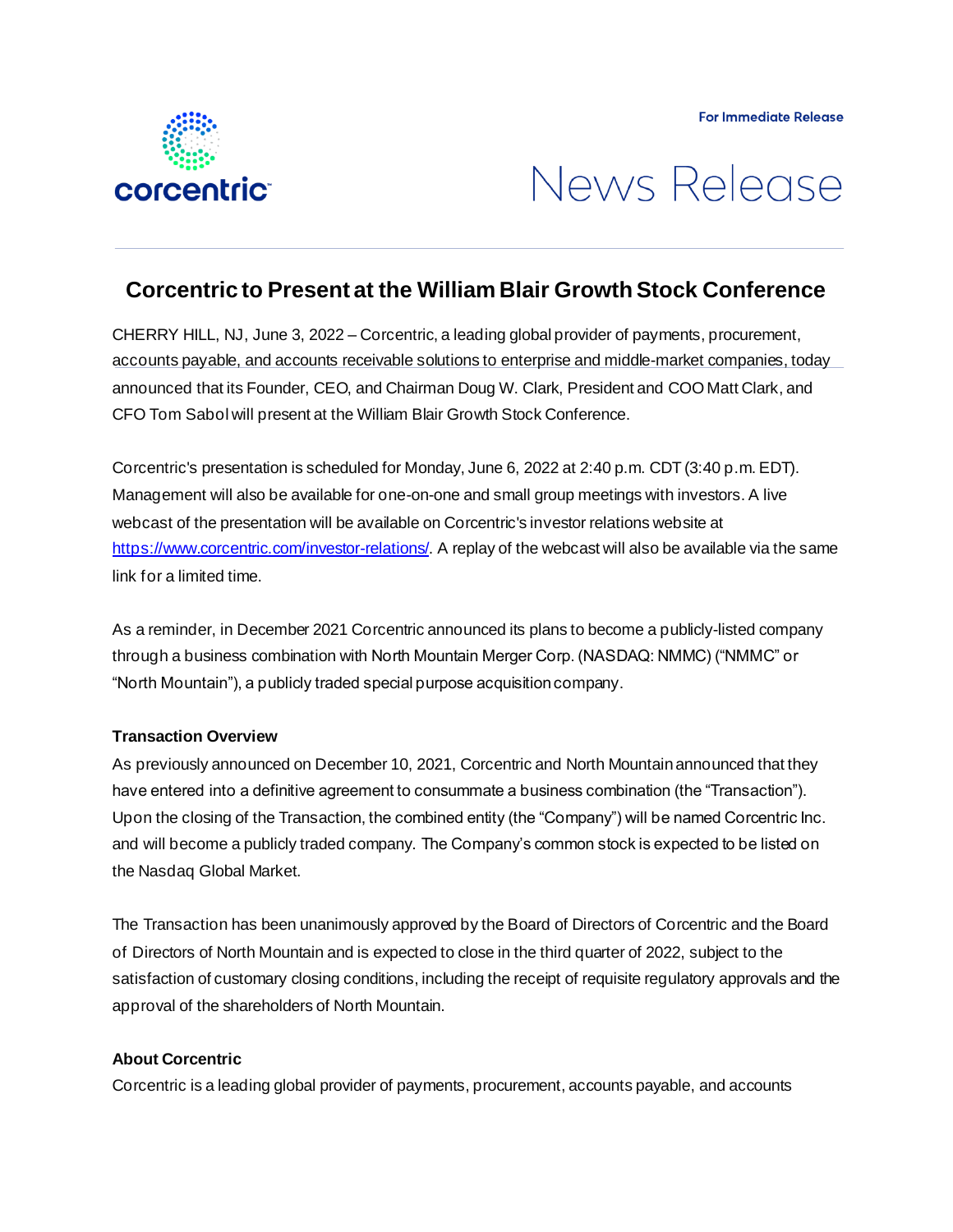receivable solutions to enterprise and middle-market companies. Corcentric delivers software, advisory services, and payments focused on reducing costs, optimizing working capital, and unlocking revenue. To learn more, please visi[t www.corcentric.com](http://www.corcentric.com/).

#### **About North Mountain Merger Corp.**

North Mountain Merger Corp. is a special purpose acquisition company (or SPAC) which raised \$132.25 million in its IPO in September 2020 and is listed on the Nasdaq Capital Market (NASDAQ: NMMC). North Mountain Merger Corp. was founded to pursue an initial business combination, with a specific focus on businesses in the financial technology segment of the broader financial services industry. For more information, please visi[t www.northmountainmerger.com](http://www.northmountainmerger.com/).

## **Forward-Looking Statements**

Certain statements made herein are not historical facts but are forward-looking statements for purposes of the safe harbor provisions under The Private Securities Litigation Reform Act of 1995. Forward-looking statements generally are accompanied by words such as "believe," "may," "will," "estimate," "continue," "anticipate," "intend," "expect," "should," "would," "plan," "predict," "potential," "seem," "seek," "future," "outlook," and similar expressions that predict or indicate future events or trends or that are not statements of historical matters. These forward-looking statements include, but are not limited to, statements regarding future events, the transaction among North Mountain Merger Corp. ("North Mountain"), North Mountain Merger Sub Inc., North Mountain Merger Sub II and Corcentric, Inc. ("Corcentric"), the estimated or anticipated future results and benefits of the combined company following the transaction, including the likelihood and ability of the parties to successfully consummate the transaction, future opportunities for the combined company, and other statements that are not historical facts. These statements are based on the current expectations of North Mountain's and Corcentric's management and are not predictions of actual performance. These forward-looking statements are provided for illustrative purposes only and are not intended to serve as, and must not be relied on, by any investor as a guarantee, an assurance, a prediction, or a definitive statement of fact or probability. Actual events and circumstances are difficult or impossible to predict and will differ from assumptions. Many actual events and circumstances are beyond the control of North Mountain and Corcentric. These statements are subject to a number of risks and uncertainties regarding Corcentric's businesses and the transaction, and actual results may differ materially. These risks and uncertainties include, but are not limited to, ability to meet the closing conditions to the transaction, including approval by stockholders of North Mountain and Corcentric on the expected terms and schedule and the risk that regulatory approvals required for the transaction are not obtained or are obtained subject to conditions that are not anticipated; delay in closing the transaction; failure to realize the benefits expected from the proposed transaction; a decline in the price of our securities following the transaction if it fails to meet the expectations of

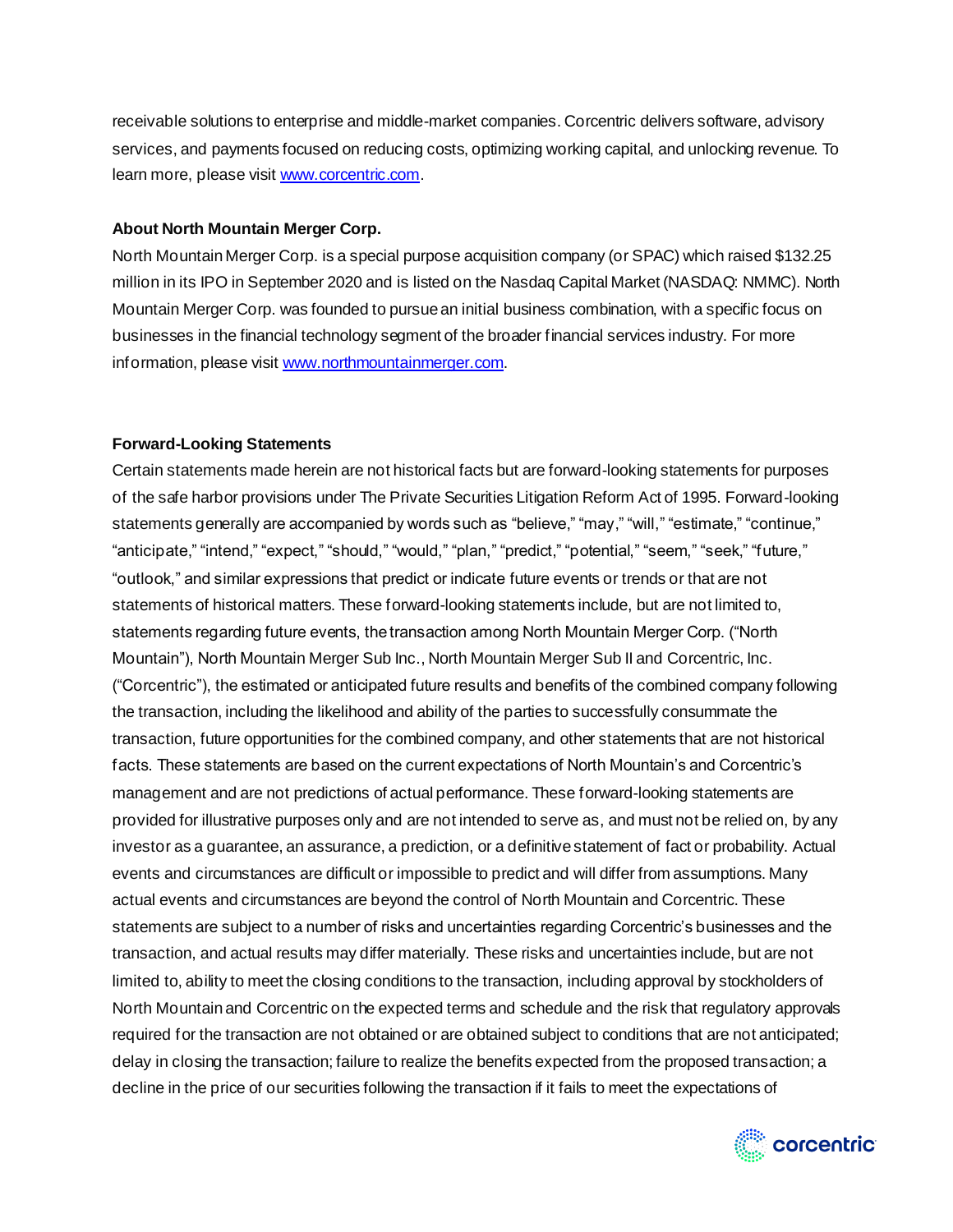investors or securities analysts; the amount of redemption requests made by North Mountain's public stockholders; the ability of North Mountain or the combined company to issue equity or equity-linked securities in connection with the transaction or in the future; the effects of pending and future legislation; risks related to disruption of management time from ongoing business operations due to the proposed transaction; business disruption following the transaction; risks related to the impact of the COVID-19 pandemic on the financial condition and results of operations of North Mountain and Corcentric; risks related to North Mountain's or Corcentric's indebtedness; other consequences associated with mergers, acquisitions, and divestitures and legislative and regulatory actions and reforms; Corcentric's ability to maintain its current rate of growth; adjusting Corcentric's cost structure to quickly reflect changes in revenues; maintenance and renewal of customer contracts and subscriptions; competition in the software and payments solutions industries; Corcentric's ability to raise additional capital; reliance on Corcentric's relationships with service providers and suppliers; the successful integration of potential targets, products, or technologies; Corcentric's ability to improve its operational, financial, and management controls; Corcentric's failure to offer high-quality customer support; Corcentric's ability to maintain its revenues and margins while offering discounts for its private commerce network buyers and suppliers; Corcentric's failure to maintain and enhance awareness of its brand; Corcentric's failure to maintain contracts with private commerce network solutions buyers and suppliers; increased costs associated with being a public company; the unpredictable sales cycles of Corcentric's end markets; risks associated with Corcentric's brokerage activities as sellers of capital equipment; cybersecurity incidents; ability to prevent fraudulent activities by Corcentric's customers, employees, or other third parties; potential interruptions or delays in third-party services; protection of proprietary rights; intellectual property infringement, data protection, and other losses; compliance with federal, state, and local laws as well as statutory and regulatory requirements; risks of implementing controls and procedures required for public companies following the transaction; and the ability of Corcentric or the combined company to issue equity or equity-linked securities with the proposed transaction or in the future; and those factors discussed in North Mountain's Form 10-K for the year ended December 31, 2021, under Risk Factors in Part I, Item 1A and other documents of North Mountain filed, or to be filed, with the Securities and Exchange Commission (the "SEC").

If any of these risks materialize or if assumptions prove incorrect, actual results could differ materially from the results implied by these forward-looking statements. There may be additional risks that North Mountain or Corcentric presently do not know or that North Mountain or Corcentric currently believe are immaterial that could also cause actual results to differ from those contained in the forward-looking statements. In addition, forward-looking statements provide North Mountain's and Corcentric's expectations, plans, or forecasts of future events and views as of the date of this communication. North Mountain and Corcentric anticipate that subsequent events and developments will cause their assessments to change. However, while North Mountain or Corcentric may elect to update these forward looking statements at some point in the future, North Mountain and Corcentric specifically disclaim any

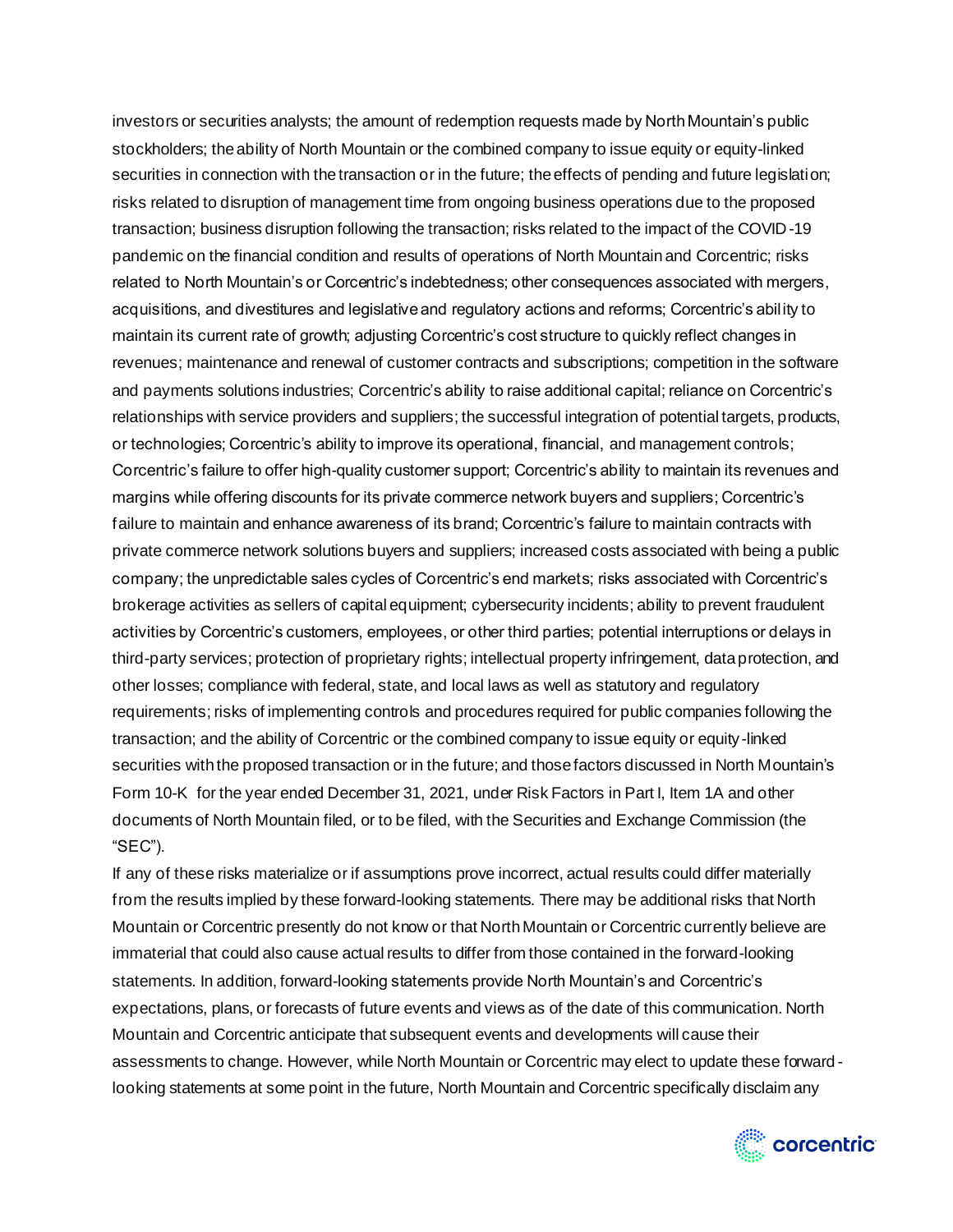obligation to do so. These forward-looking statements should not be relied upon as representing North Mountain's or Corcentric's assessments as of any date subsequent to the date of this communication. Accordingly, undue reliance should not be placed upon the forward-looking statements.

#### **Important Additional Information and Where to Find It**

In connection with the contemplated Transaction, North Mountain has filed a preliminary registration statement on Form S-4 (the "Registration Statement"), which included a proxy statement/prospectus, with the SEC. A definitive proxy statement/final prospectus will also be sent to the stockholders of North Mountain, seeking any required stockholder approval. This communication is not a substitute for the definitive proxy statement/final prospectus, or any other document that North Mountain will send to its stockholders. Before making any voting or investment decision, investors and security holders of North Mountain are urged to carefully read the entire Registration Statement and proxy statement/prospectus, and any other relevant documents filed with the SEC as well as any amendments or supplements to these documents because they will contain important information about Corcentric, North Mountain and the proposed Transaction. Stockholders will also be able to obtain copies of such documents, without charge, at the SEC's website located a[t www.sec.gov](http://www.sec.gov/). In addition, the documents filed by North Mountain may be obtained free of charge from North Mountain a[t www.nmmergercorp.com](http://www.nmmergercorp.com/). Alternatively, these documents can be obtained free of charge from North Mountain upon written request to North Mountain Merger Corp., 767 Fifth Avenue, 9th Floor, New York, NY, 10153, ATTN: Secretary, or by calling (646) 446-2700. The information contained on, or that may be accessed through, the websites referenced in this press release is not incorporated by reference into, and is not a part of, this press release.

## **Participants in the Solicitation**

North Mountain, North Mountain's sponsor, Corcentric and certain of their respective directors and executive officers may be deemed to be participants in the solicitation of proxies from the stockholders of North Mountain, in connection with the proposed Transaction. Information regarding North Mountain's directors and executive officers is contained in North Mountain's Annual Report on Form 10-K for the year ended December 31, 2021, which is filed with the SEC. Additional information regarding the interests of those participants, the directors and executive officers of Corcentric and other persons who may be deemed participants in the Transaction may be obtained by reading the Registration Statement and the proxy statement/prospectus and other relevant documents filed with the SEC. Free copies of these documents may be obtained as described above.

#### **No Offer or Solicitation**

This press release is for informational purposes only and shall not constitute a proxy statement or solicitation of a proxy, consent, or authorization with respect to any securities or in respect of the proposed Transaction. This press release shall also not constitute an offer to sell or a solicitation of an